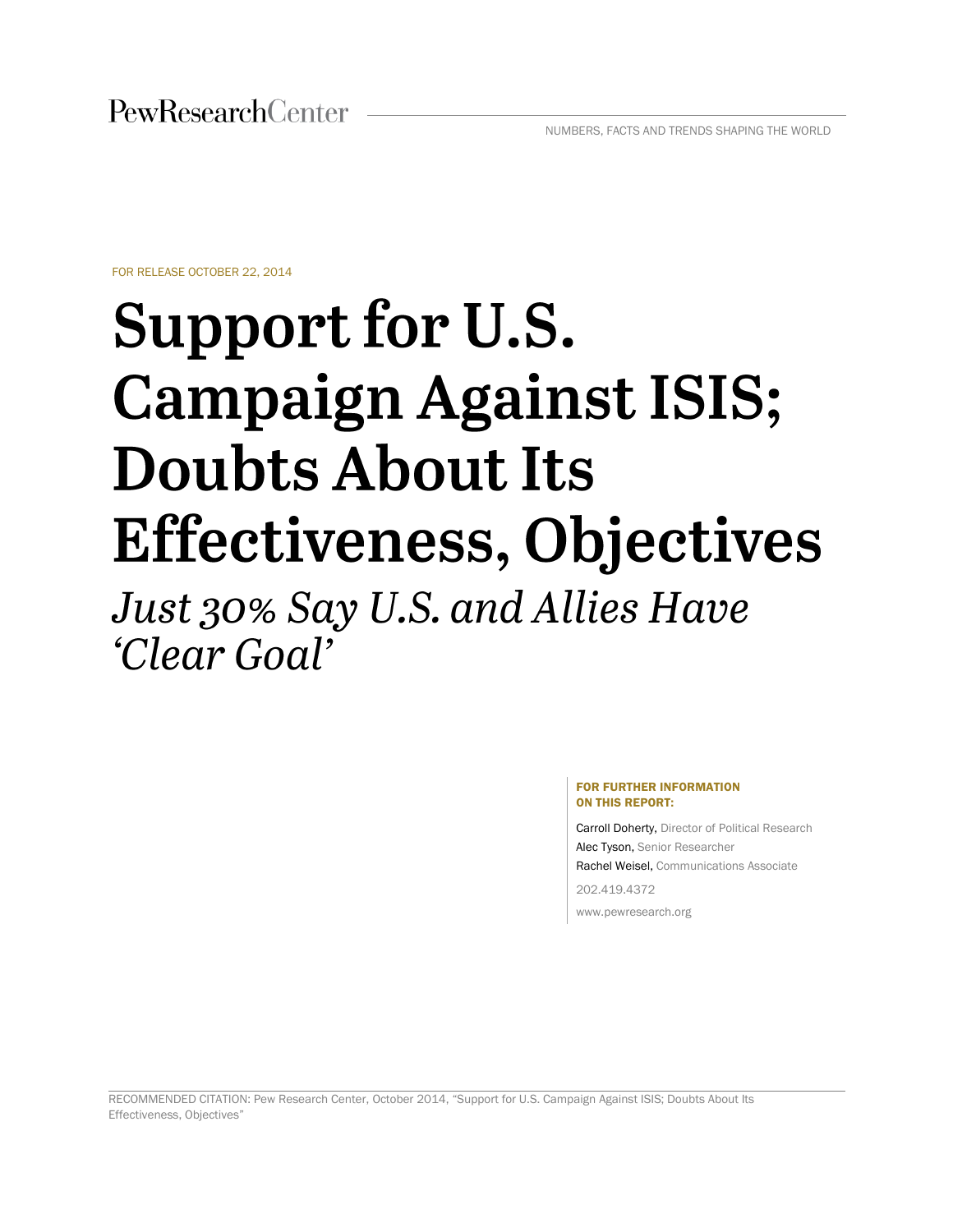## **Support for U.S. Campaign Against ISIS;** Doubts About Its Effectiveness, Objectives

Just 30% Think U.S. and Allies Have 'Clear Goal'

The public continues to support the U.S. military campaign against Islamic militants in Iraq and Syria. But most Americans say the U.S. military effort against ISIS is not going well, and just 30% think the U.S. and its allies have a "clear goal" in taking military action.

The new national survey by the Pew Research Center, conducted Oct. 15-20 among 2,003 adults, finds that 57% approve of the U.S. military campaign against Islamic militants in Iraq and Syria, while just 33% disapprove. Support is highest among Republicans (68%); majorities of Democrats (54%) and independents (55%) also approve.

Yet negative evaluations of how well the U.S. military campaign against ISIS is going also cross party lines: 64% of Republicans, 61% of independents and 52% of Democrats say the military campaign is going not too well or not at all well.



Bipartisan Support for U.S. Military Campaign Against Islamic Militants

PEW RESEARCH CENTER

## Just a Third of the Public Says U.S. Campaign Against ISIS Is Going Well

*% saying U.S. campaign against Islamic militants in Iraq and Syria is going …*





Survey conducted Oct. 15-20, 2014. Figures may not add to 100% because of rounding.

Survey conducted Oct. 15-20, 2014. Figures may not add to 100% because of rounding.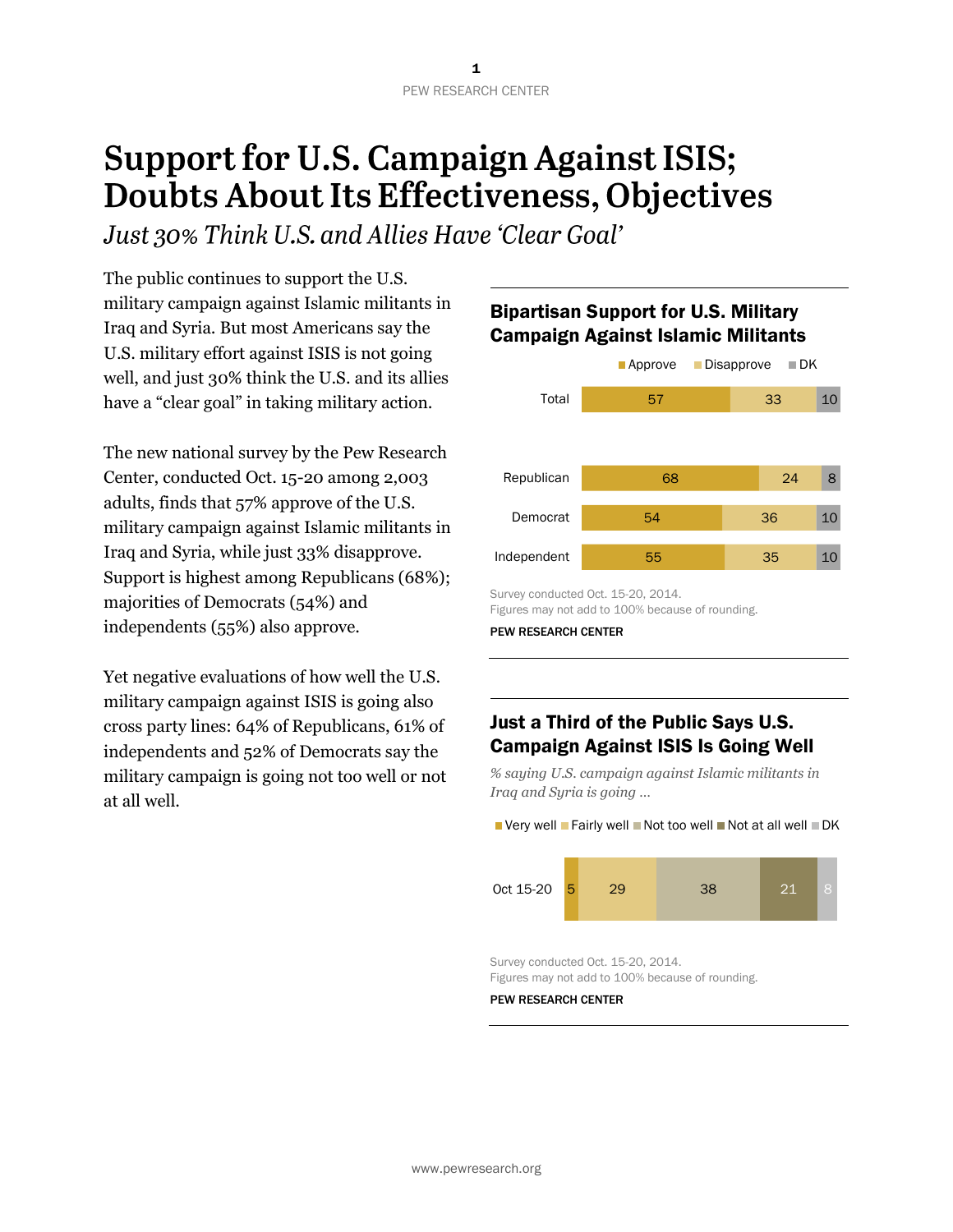Moreover, majorities across the board – 70% of Republicans, 65% of independents and 54% of Democrats – think the United States and its allies lack a clear goal in taking military action against Islamic militants in Iraq and Syria.

While Americans have doubts about the effectiveness and goals of the military campaign, many remain wary of the United States becoming too deeply involved in the conflict. Currently, 47% say their greater concern is that the U.S. will go too far getting involved in the situation, while 43% are more concerned that the U.S. will not go far enough in stopping Islamic militants. The share saying their bigger concern is that the U.S. will

### Most Say U.S. and Allies Do Not Have a Clear Goal in Taking Military Action



become too deeply involved in the situation has increased from 41% in mid-September.

And as other polls have shown, the public is opposed to the United States deploying ground troops to fight ISIS: 55% oppose sending U.S. ground troops to fight Islamic militants in Iraq and Syria, while 39% say they would favor this.

While President Obama has touted the involvement of other countries in the military effort against Islamic militants, the public is skeptical of the contributions made by U.S. allies. Overall, just 17% say countries that are allies with the U.S. are doing enough to help the U.S. military effort against militants in Iraq and Syria; far more (73%) say they are not doing enough.

There is hardly any divide across party lines on this question, and majorities of nearly all demographic groups say U.S. allies are not doing enough to contribute to the military effort.

## Are U.S. Allies Doing Enough to Help in Effort against Islamic Militants?



Figures may not add to 100% because of rounding.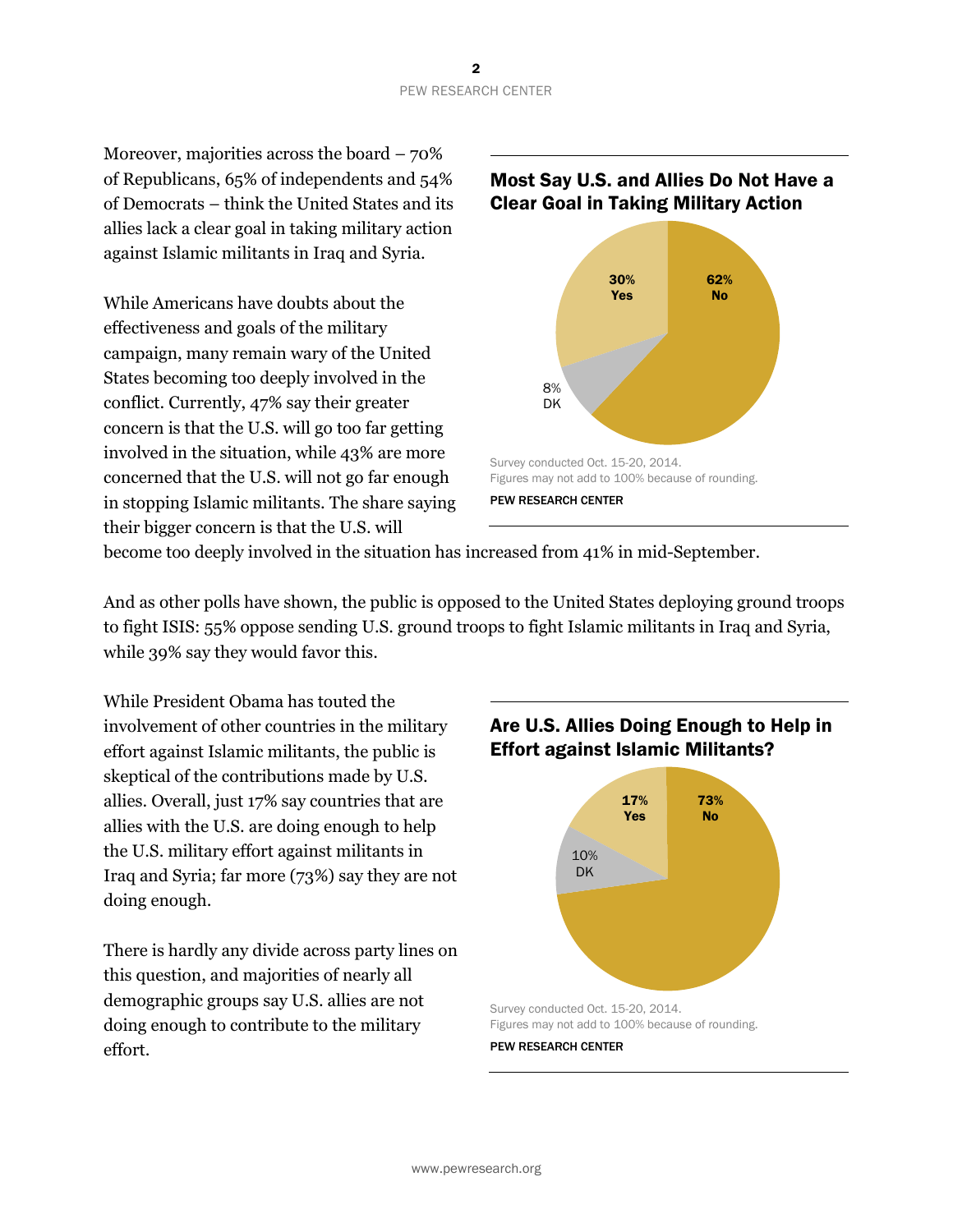## Concerns Over U.S. Involvement, Views of Use of U.S. Ground Troops

Republicans are far more concerned that the U.S. will not go far enough in stopping Islamic

militants in Iraq and Syria (63%-30%). By contrast, Democrats (57%-32%) and independents (51%-41%) express more concern over the U.S. going too far getting involved in the situation.

Opinion among Republicans and Democrats is little changed [from mid-September.](http://www.people-press.org/2014/09/15/bipartisan-support-for-obamas-military-campaign-against-isis/) But among independents, whose opinions were divided a month ago, more now worry that the U.S. will go too far in getting involved than say it won't go far enough to stop the militants.

Across age groups, 65% of those under 30 say they are more concerned that the U.S. will go too far getting involved in the situation, while just 28% are more concerned about not doing enough to stop the militants. Older age groups are about evenly divided or express more concern over the U.S. not doing enough.

## Democrats Worry U.S. Will 'Go Too Far' in Getting Involved in Iraq and Syria

*% saying their greater concern about military action in Iraq, Syria is that the U.S. …*



Survey conducted Oct. 15-20, 2014. Figures may not add to 100% because of rounding.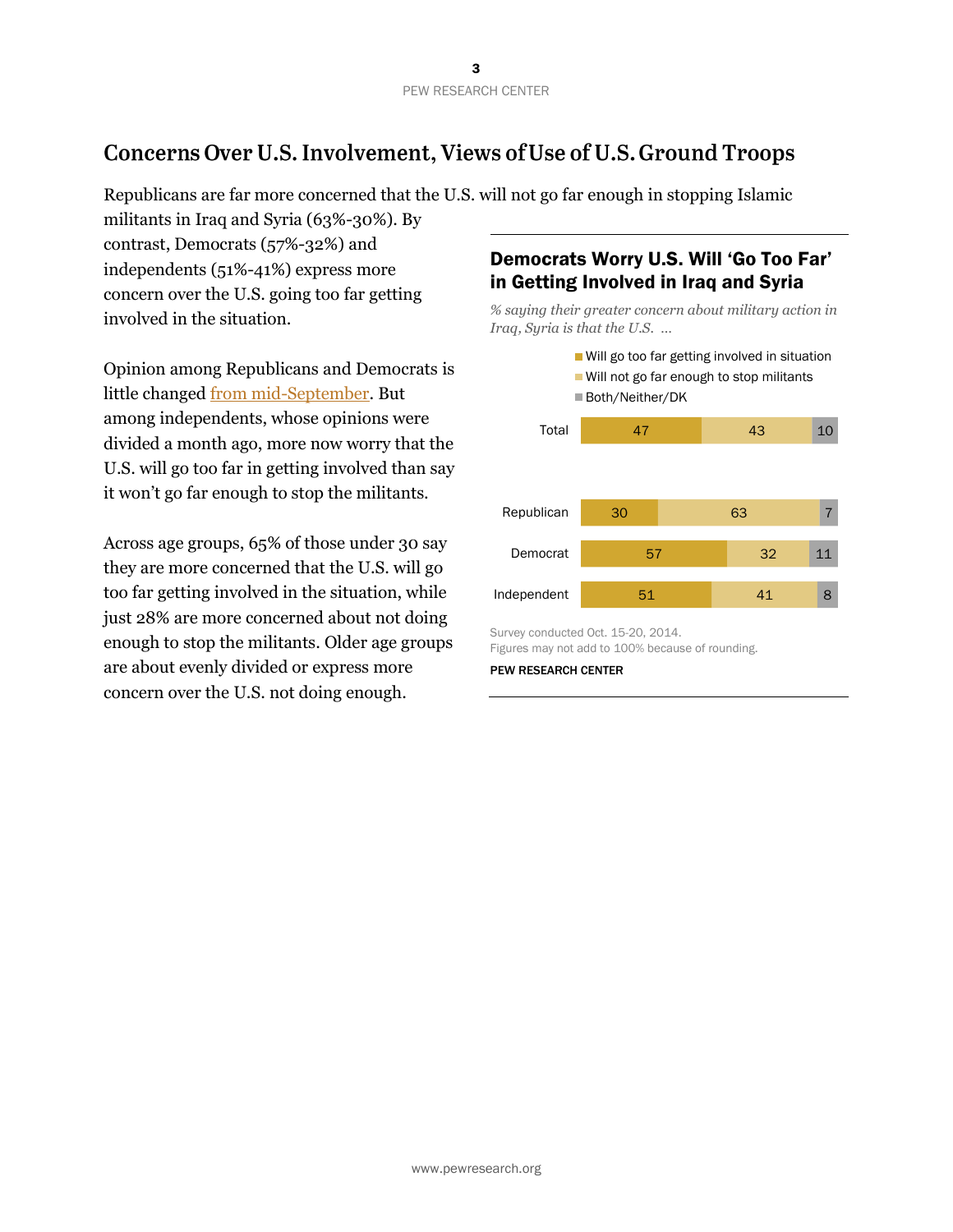Opposition to the use of U.S. ground forces to fight Islamic militants in Iraq and Syria spans most groups. Majorities of whites (53%), blacks (62%) and Hispanics (55%) oppose the use of ground troops, as do half or more across age groups and education levels.

Women oppose the deployment of U.S. ground forces to Iraq and Syria by about two-to-one (62% to 30%), while men are evenly divided (48% are opposed while 47% are in favor).

Republicans stand out for their support of U.S. ground forces in the fight against ISIS. By 57% to 39%, Republicans favor sending U.S. ground troops to fight Islamic militants in Iraq and Syria. By contrast, 56% of independents and 66% of Democrats oppose the use of ground forces to combat the militants.

## Most Oppose Sending Ground Troops into Iraq and Syria to Combat Militants

*U.S. sending ground troops to fight Islamic militants …*

|                                          | Favor | <b>Oppose</b> | DK        |
|------------------------------------------|-------|---------------|-----------|
|                                          | %     | %             | %         |
| Total                                    | 39    | 55            | 6=100     |
| Men                                      | 47    | 48            | $5 = 100$ |
| Women                                    | 30    | 62            | $8 = 100$ |
| White                                    | 41    | 53            | $6 = 100$ |
| <b>Black</b>                             | 30    | 62            | $8 = 100$ |
| Hispanic                                 | 36    | 55            | $9 = 100$ |
| 18-29                                    | 37    | 57            | $6 = 100$ |
| 30-49                                    | 39    | 57            | $4 = 100$ |
| 50-64                                    | 42    | 51            | $7 = 100$ |
| $65+$                                    | 37    | 57            | $7 = 100$ |
| College grad+                            | 38    | 57            | $5 = 100$ |
| Some college                             | 38    | 57            | $5 = 100$ |
| HS or less                               | 39    | 53            | $8 = 100$ |
| Republican                               | 57    | 39            | $4 = 100$ |
| Democrat                                 | 28    | 66            | $6 = 100$ |
| Independent                              | 38    | 56            | $5 = 100$ |
| Among Republicans/<br>Republican leaners |       |               |           |
| Tea Party                                | 65    | 32            | $3 = 100$ |
| Non-Tea Party                            | 49    | 45            | $5 = 100$ |

Survey conducted Oct. 15-20, 2014.

Figures may not add to 100% because of rounding.

Whites and blacks include only those who are not Hispanic; Hispanics are of any race.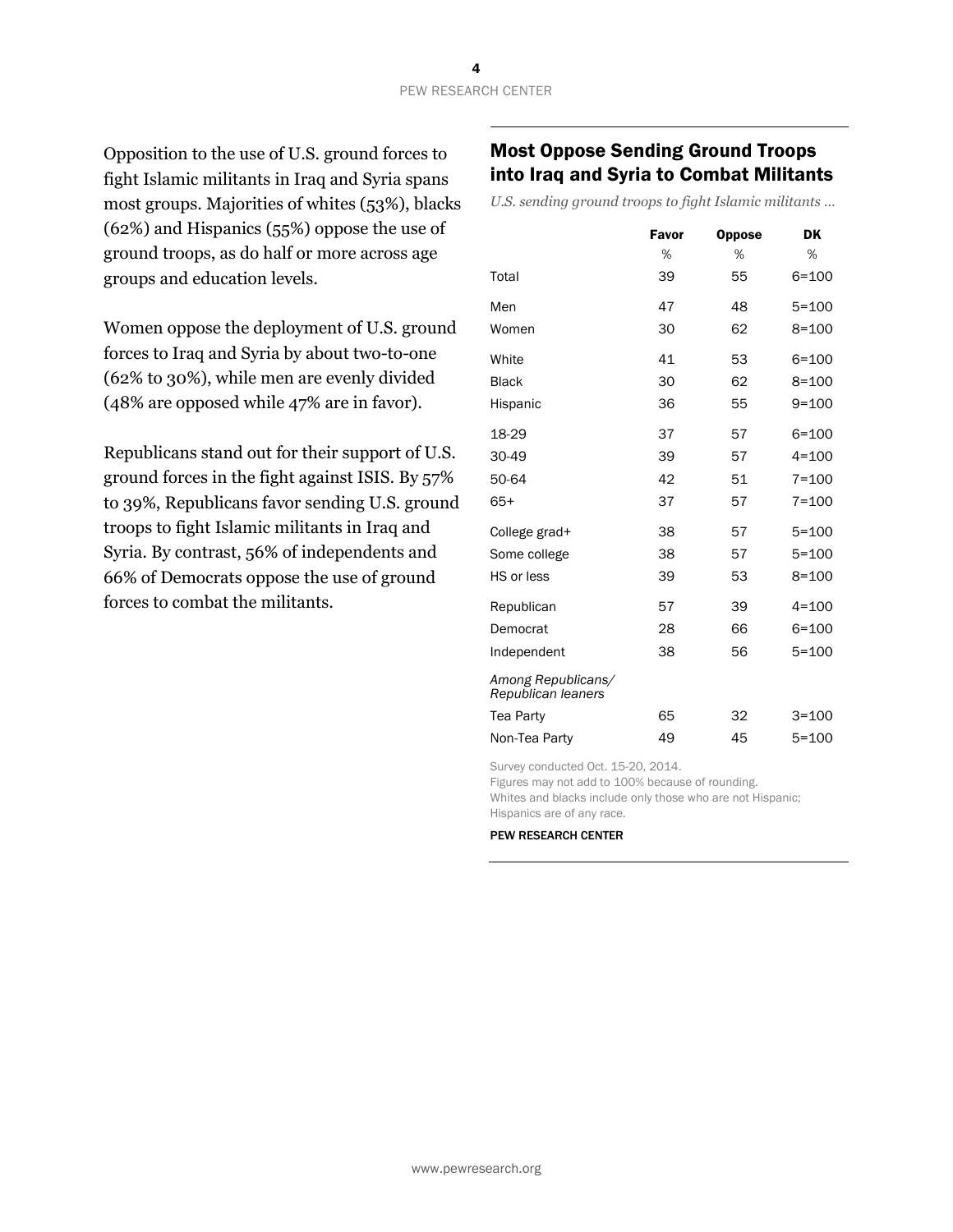## Little Change in Public Views of Military Action Against ISIS

Public opinion about U.S. military action against Islamic militants in Iraq and Syria has changed little over the past month. Currently, 57% approve of the "military campaign" against the militants; [in mid-September,](http://www.people-press.org/2014/09/15/bipartisan-support-for-obamas-military-campaign-against-isis/) 53% approved of Barack Obama's "plan" for a campaign against the militants.

Women remain less likely than men to support military action. About half of women (52%) approve of the U.S. military campaign against the militants, compared with 63% of men. Support for the military campaign is lower among those younger than 30 (50% approve) and 65 and older (52%), than it is among those 30-49 or 50-64 (59% and 64%, respectively).

Nearly seven-in-ten Republicans (68%) approve of the military campaign against the Islamic militants, compared with 55% of independents and 54% of Democrats.

## Gender Gap in Support for U.S. Military Campaign Against Islamic Militants

*U.S. military campaign against Islamic militants …*

|                                          | <b>Approve</b> | <b>Disapprove</b> | DK         |
|------------------------------------------|----------------|-------------------|------------|
|                                          | %              | %                 | %          |
| Total                                    | 57             | 33                | $10 = 100$ |
| Men                                      | 63             | 30                | $7 = 100$  |
| Women                                    | 52             | 36                | $13 = 100$ |
| White                                    | 60             | 31                | $9 = 100$  |
| <b>Black</b>                             | 53             | 32                | $15 = 100$ |
| Hispanic                                 | 46             | 43                | $11 = 100$ |
| 18-29                                    | 50             | 37                | $13 = 100$ |
| 30-49                                    | 59             | 31                | $9 = 100$  |
| 50-64                                    | 64             | 30                | $6 = 100$  |
| $65+$                                    | 52             | 33                | $15 = 100$ |
| College grad+                            | 62             | 30                | $8 = 100$  |
| Some college                             | 59             | 32                | $10 = 100$ |
| HS or less                               | 53             | 36                | $12 = 100$ |
| Republican                               | 68             | 24                | $8 = 100$  |
| Democrat                                 | 54             | 36                | $10 = 100$ |
| Independent                              | 55             | 35                | $10 = 100$ |
| Among Republicans/<br>Republican leaners |                |                   |            |
| Tea Party                                | 70             | 26                | $4 = 100$  |
| Non-Tea Party                            | 64             | 28                | $8 = 100$  |

Survey conducted Oct. 15-20, 2014.

Figures may not add to 100% because of rounding. Whites and blacks include only those who are not Hispanic; Hispanics are of any race.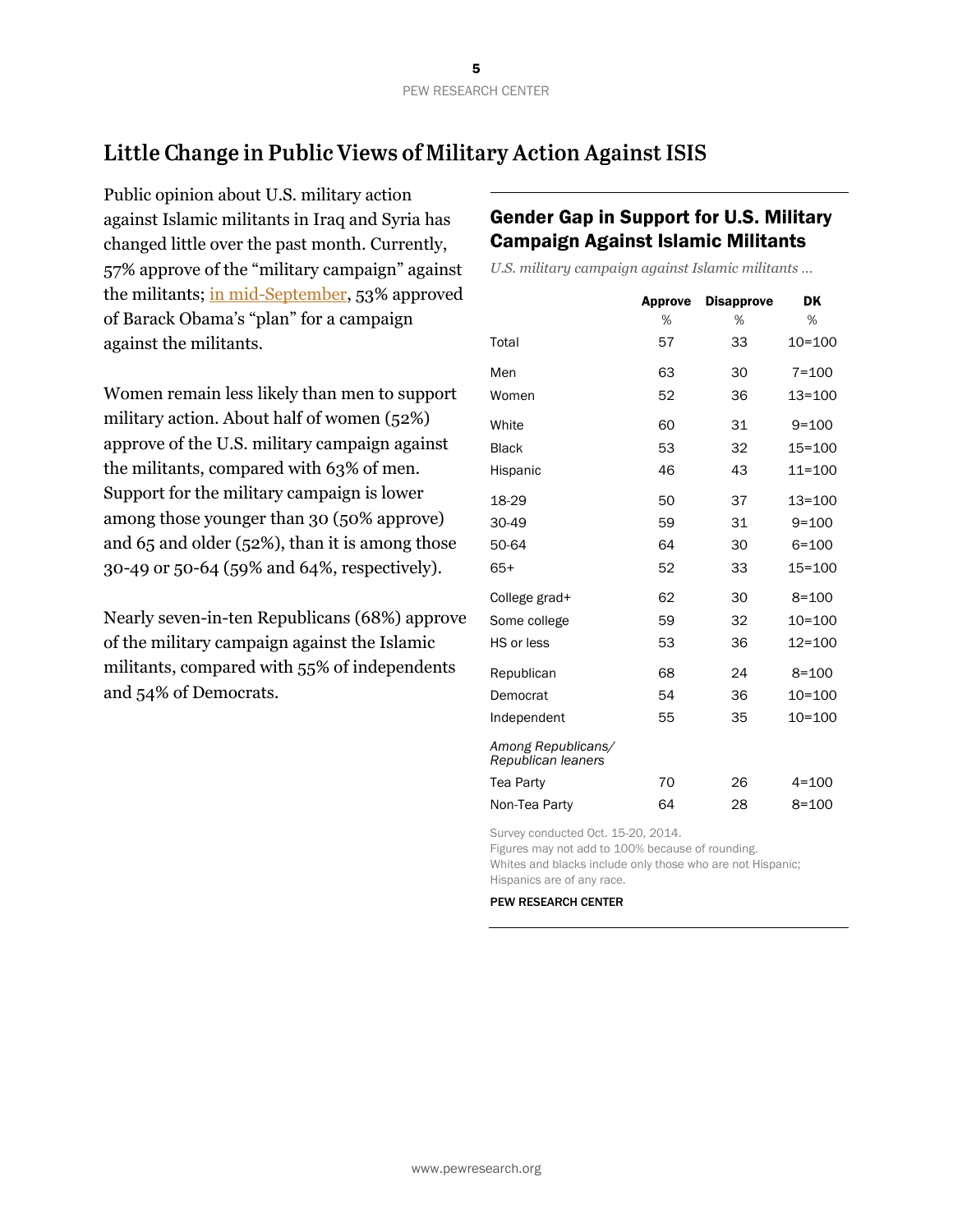## About the Survey

The analysis in this report is based on telephone interviews conducted October 15-20, 2014 among a national sample of 2,003 adults, 18 years of age or older, living in all 50 U.S. states and the District of Columbia (802 respondents were interviewed on a landline telephone, and 1,201 were interviewed on a cell phone, including 677 who had no landline telephone). The survey was conducted by interviewers at Princeton Data Source under the direction of Princeton Survey Research Associates International. A combination of landline and cell phone random digit dial samples were used; both samples were provided by Survey Sampling International. Interviews were conducted in English and Spanish. Respondents in the landline sample were selected by randomly asking for the youngest adult male or female who is now at home. Interviews in the cell sample were conducted with the person who answered the phone, if that person was an adult 18 years of age or older. For detailed information about our survey methodology, see http://peoplepress.org/methodology/

The combined landline and cell phone sample are weighted using an iterative technique that matches gender, age, education, race, Hispanic origin and nativity and region to parameters from the 2012 Census Bureau's American Community Survey and population density to parameters from the Decennial Census. The sample also is weighted to match current patterns of telephone status (landline only, cell phone only, or both landline and cell phone), based on extrapolations from the 2013 National Health Interview Survey. The weighting procedure also accounts for the fact that respondents with both landline and cell phones have a greater probability of being included in the combined sample and adjusts for household size among respondents with a landline phone. Sampling errors and statistical tests of significance take into account the effect of weighting.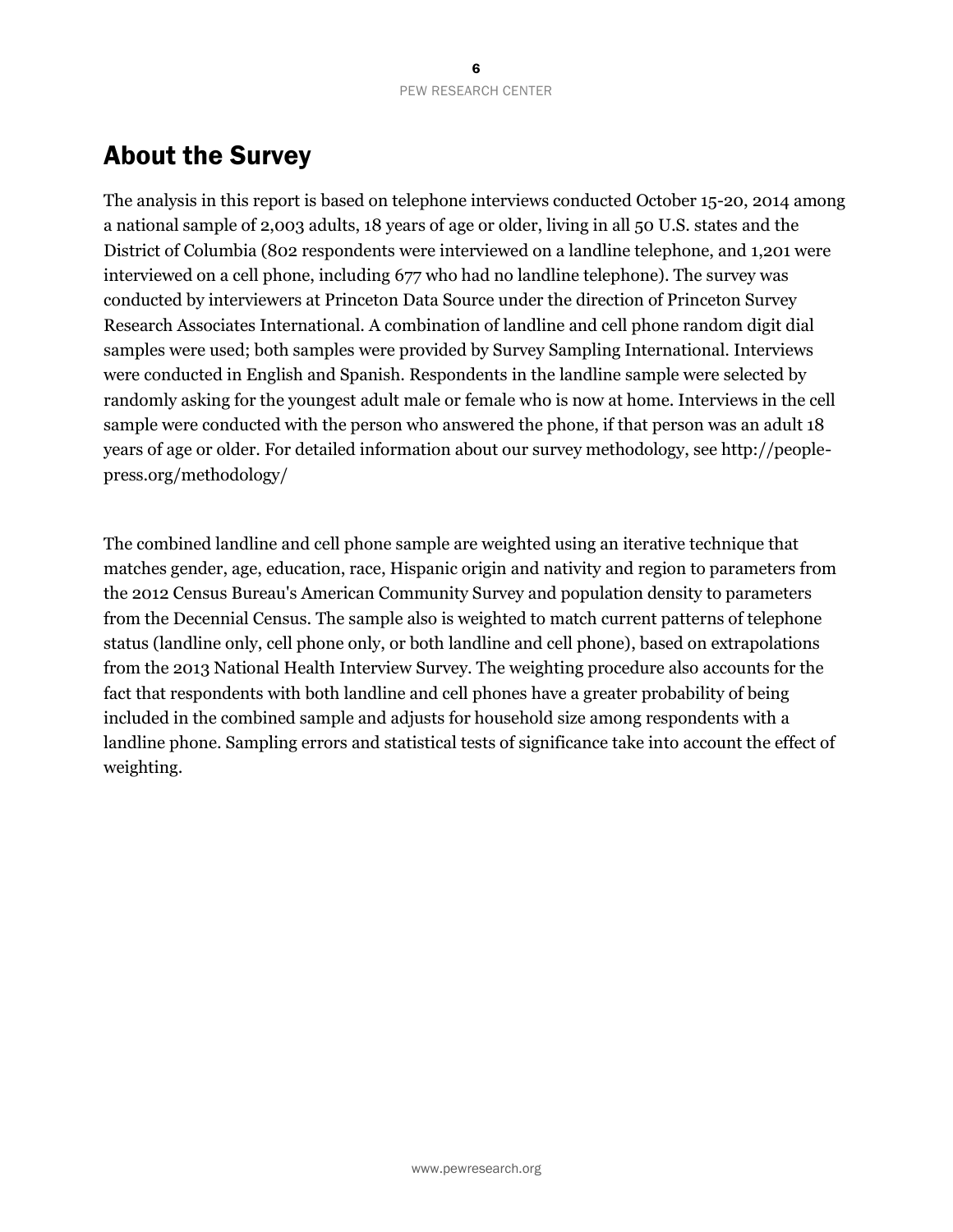| Group        | <b>Unweighted</b><br>sample size | Plus or minus         |
|--------------|----------------------------------|-----------------------|
| Total sample | 2.003                            | 2.5 percentage points |
| Republican   | 529                              | 4.9 percentage points |
| Democrat     | 649                              | 4.4 percentage points |
| Independent  | 727                              | 4.2 percentage points |

The following table shows the unweighted sample sizes and the error attributable to sampling that would be expected at the 95% level of confidence for different groups in the survey:

Sample sizes and sampling errors for other subgroups are available upon request.

In addition to sampling error, one should bear in mind that question wording and practical difficulties in conducting surveys can introduce error or bias into the findings of opinion polls.

© Pew Research Center, 2014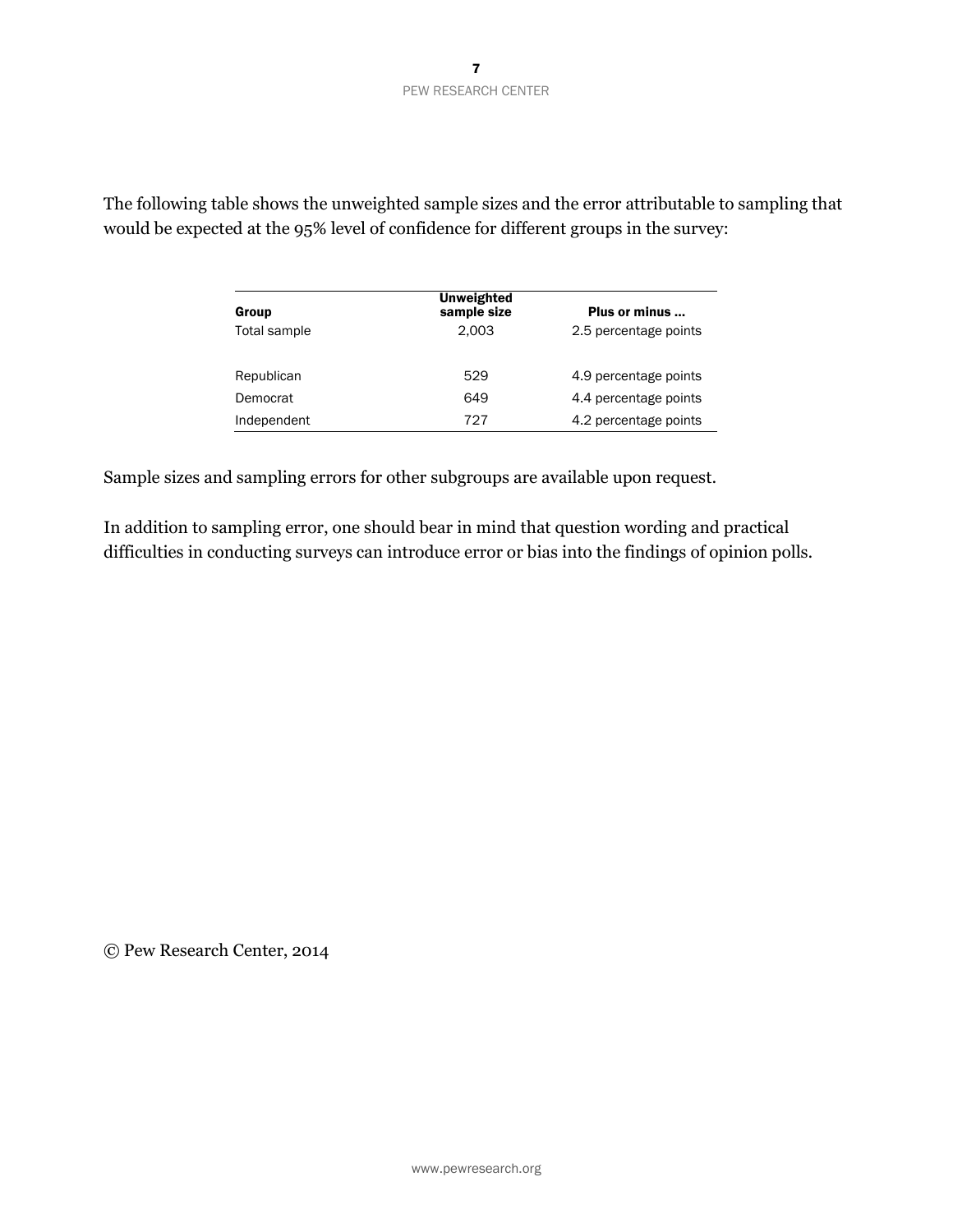#### **PEW RESEARCH CENTER OCTOBER 2014 POLITICAL SURVEY FINAL TOPLINE October 15-20, 2014 N=2,003**

**QUESTIONS 1-13, 20-21, 25-27, 34-35, 37-39, 43, 45-47, 54-57, 64-65, 70-73 HELD FOR FUTURE RELEASE**

#### **NO QUESTIONS 2, 6-9, 14-19, 22-24, 28-33, 36, 40-42, 44, 48-53, 58-63, 66-69, 74**

#### **ASK ALL:**

Next,

Q.75 Overall, do you approve or disapprove of the U.S. military campaign against Islamic militants in Iraq and Syria? **TRENDS FOR COMPARISON:**

|           |                           | Sep 11-14         | Aug 14-17 |
|-----------|---------------------------|-------------------|-----------|
| Oct 15-20 |                           | 2014 <sup>1</sup> | $2014^2$  |
| 2014      |                           |                   |           |
| 57        | Approve                   | 53                | 54        |
| 33        | Disapprove                | 29                | 31        |
| 10        | Don't know/Refused (VOL.) | 19                | 15        |

#### **ASK ALL:**

Q.76 How well is the U.S. military campaign against Islamic militants in Iraq and Syria going **[READ IN ORDER]**?

Oct 15-20

- 2014
	-
	- 5 Very well<br>29 Fairly wel 29 Fairly well<br>38 Not too we
	- 38 Not too well<br>21 Not at all we
	- 21 Not at all well<br>8 Don't know/Re
	- 8 Don't know/Refused **(VOL.)**

#### **ASK ALL:**

 $\overline{a}$ 

Q.77 What concerns you more about the U.S. military action in Iraq and Syria **[READ AND RANDOMIZE OPTIONS 1 AND 2]**?

|           |                                                  |           | <b>TREND FOR COMPARISON:</b><br>(U) |  |
|-----------|--------------------------------------------------|-----------|-------------------------------------|--|
| Oct 15-20 |                                                  | Sep 11-14 | Aug 14-17                           |  |
| 2014      |                                                  | 2014      | $2014^3$                            |  |
|           | That the U.S. will go too far in getting         |           |                                     |  |
| 47        | involved in the situation                        | 41        | 51                                  |  |
|           | That the U.S. will not go far enough in stopping |           |                                     |  |
| 43        | the Islamic militants                            | 41        | 32                                  |  |
| 1         | Both (VOL.)                                      | 3         |                                     |  |
| 2         | Neither (VOL.)                                   | 6         |                                     |  |
|           | Don't know/Refused (VOL.)                        | q         | 9                                   |  |
|           |                                                  |           |                                     |  |

<sup>1</sup> In the September 11-14, 2014 survey, respondents were asked: "As you may know, Barack Obama has announced a plan for a military campaign against Islamic militants in Iraq and Syria, involving U.S. airstrikes and U.S. military training for opposition groups. Overall, do you approve or disapprove of this plan?"

<sup>2</sup> In the August 14-17, 2014 survey, respondents were asked: "Do you approve or disapprove of the U.S. airstrikes against militants in Iraq in response to violence against civilians?"

<sup>3</sup> In the August 14-17, 2014 poll, respondents were asked only about U.S. military efforts in Iraq: "What concerns you more about the U.S. military action in Iraq?"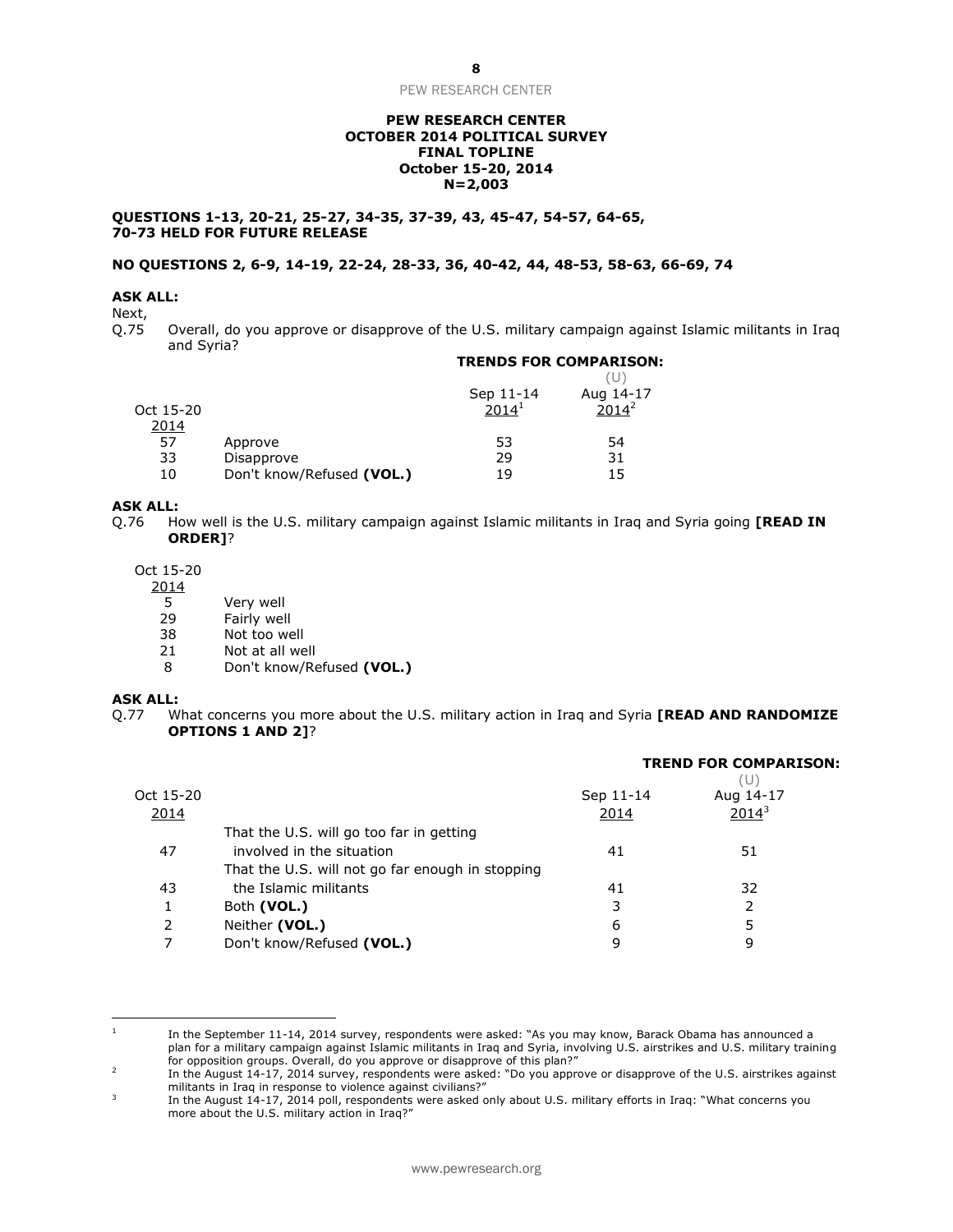#### **ASK ALL:**

Q.78 Do you think the U.S. and its allies have a clear goal in taking military action against Islamic militants in Iraq and Syria, or not?

|           |                           | <b>TREND FOR COMPARISON:</b> |           |
|-----------|---------------------------|------------------------------|-----------|
|           |                           | (Libya)                      |           |
| Oct 15-20 |                           | Mar 30-Apr 3                 | Mar 24-27 |
| 2014      |                           | 2011                         | 2011      |
| 30        | Yes, have a clear goal    | 30                           | 39        |
| 62        | No, do not                | 57                           | 50        |
| 8         | Don't know/Refused (VOL.) | 17                           | 11        |

#### **ASK ALL:**

Q.79 Would you favor or oppose the U.S. sending ground troops to fight Islamic militants in Iraq and Syria?

Oct 15-20

2014

- 39 Favor
- 55 Oppose
- 6 Don't know/Refused **(VOL.)**

#### **ASK ALL:**

- Q.80 Do you think other countries that are allies of the United States are doing enough or not doing enough to help the U.S. military effort against Islamic militants in Iraq and Syria?
	- Oct 15-20
		- 2014
			- 17 Yes, doing enough
			- 73 No, not doing enough
			- 10 Don't know/Refused **(VOL.)**

#### **TREND FOR COMPARISON:**

*Do you think other countries that are allies of the United States are doing enough or not doing enough to help the U.S. military effort in Afghanistan?*

*CNN/ORC Poll* Apr 3-5 2009 20 Yes, doing enough

- 78 No, not doing enough<br>2 Don't know/Refused (
	- 2 Don't know/Refused **(VOL.)**

#### **NO QUESTIONS 81-82, 88-89**

#### **QUESTIONS 83-87 PREVIOUSLY RELEASED**

#### **ASK ALL:**

PARTY In politics TODAY, do you consider yourself a Republican, Democrat, or independent? **ASK IF INDEP/NO PREF/OTHER/DK/REF (PARTY=3,4,5,9):** PARTYLN As of today do you lean more to the Republican Party or more to the Democratic Party?

|                     |            |          |                        | (VOL.) | (VOL.) |        |      |      |
|---------------------|------------|----------|------------------------|--------|--------|--------|------|------|
|                     |            |          |                        | No     | Other  | (VOL.) | Lean | Lean |
|                     | Republican | Democrat | Independent preference |        | party  | DK/Ref | Rep  | Dem  |
| Oct 15-20, 2014     | 24         | 33       | 38                     |        | $\ast$ |        | 13   | 17   |
| Sep 2-9, 2014       | 24         | 33       | 38                     |        |        |        | 15   | 15   |
| Aug 20-24, 2014     | 24         | 31       | 37                     | 4      |        | 4      | 15   | 16   |
| Jul 8-14, 2014      | 25         | 34       | 37                     |        |        |        | 16   | 15   |
| Apr 23-27, 2014     | 24         | 30       | 41                     |        |        |        | 18   | 17   |
| Jan 23-Mar 16, 2014 | 22         | 31       | 41                     | 3      |        |        | 17   | 17   |
| Feb 14-23, 2014     | 22         | 32       | 39                     |        |        |        | 14   | 17   |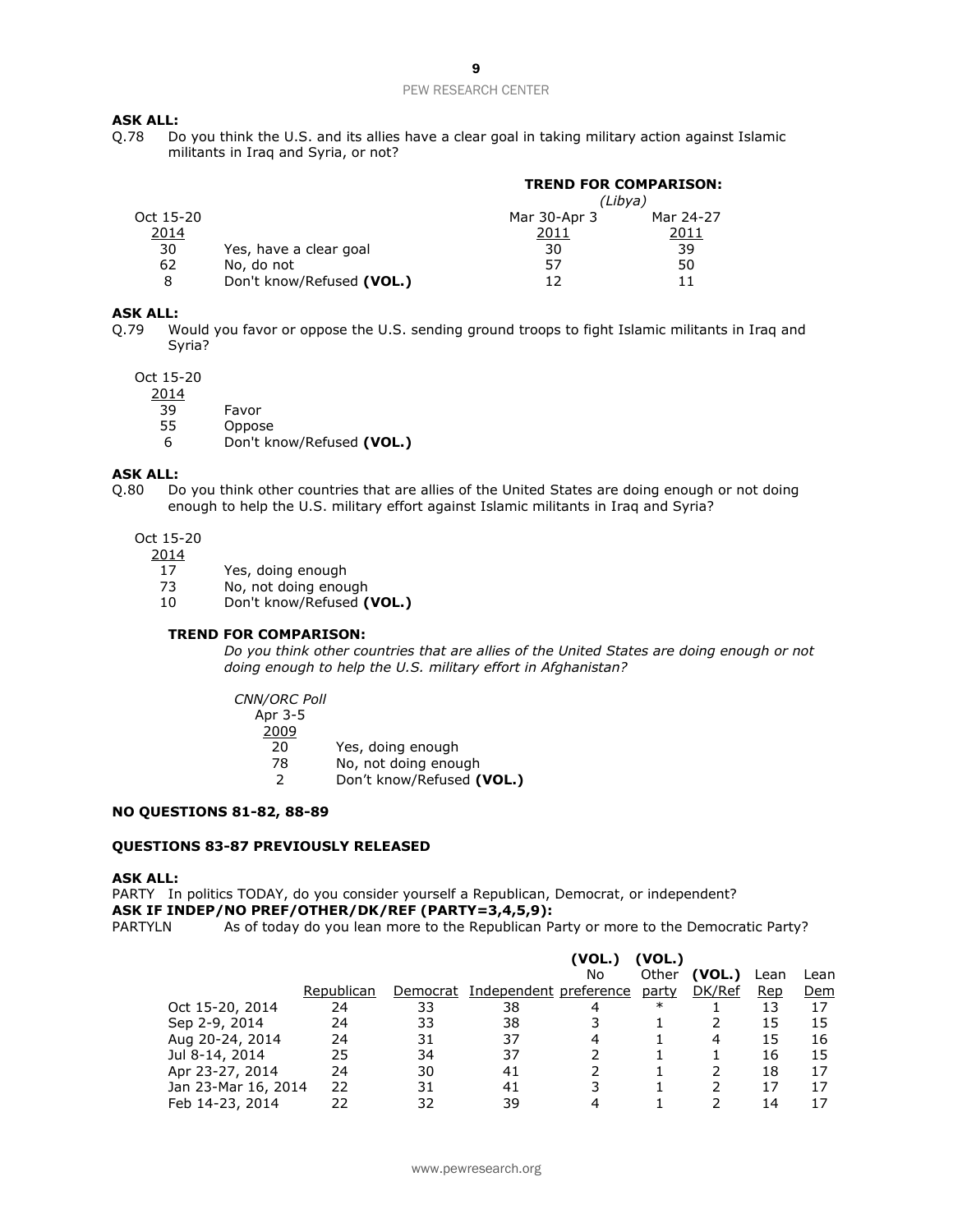#### **PARTY/PARTYLN CONTINUED...**

|                      |            |      |                                 | (VOL.) | (VOL.)       |                |            |       |
|----------------------|------------|------|---------------------------------|--------|--------------|----------------|------------|-------|
|                      |            |      |                                 | No     | Other        | (VOL.)         | Lean       | Lean  |
|                      | Republican |      | Democrat Independent preference |        | party        | DK/Ref         | <b>Rep</b> | Dem   |
| Jan 15-19, 2014      | 21         | 31   | 41                              | 3      | 1            | 2              | 18         | 16    |
| Dec 3-8, 2013        | 24         | 34   | 37                              | 3      | $\ast$       | $\overline{2}$ | 17         | 15    |
| Oct 30-Nov 6, 2013   | 24         | 32   | 38                              | 4      | $\ast$       | $\overline{2}$ | 16         | 14    |
| Oct 9-13, 2013       | 25         | 32   | 37                              | 3      | $\mathbf{1}$ | 3              | 16         | 18    |
| <b>Yearly Totals</b> |            |      |                                 |        |              |                |            |       |
| 2013                 | 23.9       | 32.1 | 38.3                            | 2.9    | .5           | 2.2            | 16.0       | 16.0  |
| 2012                 | 24.7       | 32.6 | 36.4                            | 3.1    | .5           | 2.7            | 14.4       | 16.1  |
| 2011                 | 24.3       | 32.3 | 37.4                            | 3.1    | .4           | 2.5            | 15.7       | 15.6  |
| 2010                 | 25.2       | 32.7 | 35.2                            | 3.6    | .4           | 2.8            | 14.5       | 14.1  |
| 2009                 | 23.9       | 34.4 | 35.1                            | 3.4    | $\cdot$      | 2.8            | 13.1       | 15.7  |
| 2008                 | 25.7       | 36.0 | 31.5                            | 3.6    | .3           | 3.0            | 10.6       | 15.2  |
| 2007                 | 25.3       | 32.9 | 34.1                            | 4.3    | $\cdot$      | 2.9            | 10.9       | 17.0  |
| 2006                 | 27.8       | 33.1 | 30.9                            | 4.4    | .3           | 3.4            | 10.5       | 15.1  |
| 2005                 | 29.3       | 32.8 | 30.2                            | 4.5    | .3           | 2.8            | 10.3       | 14.9  |
| 2004                 | 30.0       | 33.5 | 29.5                            | 3.8    | .4           | 3.0            | 11.7       | 13.4  |
| 2003                 | 30.3       | 31.5 | 30.5                            | 4.8    | .5           | 2.5            | 12.0       | 12.6  |
| 2002                 | 30.4       | 31.4 | 29.8                            | 5.0    | .7           | 2.7            | 12.4       | 11.6  |
| 2001                 | 29.0       | 33.2 | 29.5                            | 5.2    | .6           | 2.6            | 11.9       | 11.6  |
| 2001 Post-Sept 11    | 30.9       | 31.8 | 27.9                            | 5.2    | $.6\,$       | 3.6            | 11.7       | 9.4   |
| 2001 Pre-Sept 11     | 27.3       | 34.4 | 30.9                            | 5.1    | $.6\,$       | 1.7            | 12.1       | 13.5  |
| 2000                 | 28.0       | 33.4 | 29.1                            | 5.5    | $.5\,$       | 3.6            | 11.6       | 11.7  |
| 1999                 | 26.6       | 33.5 | 33.7                            | 3.9    | .5           | 1.9            | 13.0       | 14.5  |
| 1998                 | 27.9       | 33.7 | 31.1                            | 4.6    | .4           | 2.3            | 11.6       | 13.1  |
| 1997                 | 28.0       | 33.4 | 32.0                            | 4.0    | .4           | 2.3            | 12.2       | 14.1  |
| 1996                 | 28.9       | 33.9 | 31.8                            | 3.0    | .4           | 2.0            | 12.1       | 14.9  |
| 1995                 | 31.6       | 30.0 | 33.7                            | 2.4    | .6           | 1.3            | 15.1       | 13.5  |
| 1994                 | 30.1       | 31.5 | 33.5                            | 1.3    | $-$          | 3.6            | 13.7       | 12.2  |
| 1993                 | 27.4       | 33.6 | 34.2                            | 4.4    | 1.5          | 2.9            | 11.5       | 14.9  |
| 1992                 | 27.6       | 33.7 | 34.7                            | 1.5    | $\Omega$     | 2.5            | 12.6       | 16.5  |
| 1991                 | 30.9       | 31.4 | 33.2                            | 0      | 1.4          | 3.0            | 14.7       | 10.8  |
| 1990                 | 30.9       | 33.2 | 29.3                            | 1.2    | 1.9          | 3.4            | 12.4       | 11.3  |
| 1989                 | 33         | 33   | 34                              | $-$    | $-$          | $-$            | $-$        | $-$   |
| 1987                 | 26         | 35   | 39                              | $-1$   | --           | $-$            | --         | $- -$ |

#### **ASK REPUBLICANS AND REPUBLICAN LEANERS ONLY (PARTY=1 OR PARTYLN=1):**

TEAPARTY3 From what you know, do you agree or disagree with the Tea Party movement, or don't you have an opinion either way?

#### **BASED ON REPUBLICANS AND REPUBLICAN LEANERS [N=810]:**

|                     |       |          |            | (VOL.)   |         | <b>Not</b> |
|---------------------|-------|----------|------------|----------|---------|------------|
|                     |       |          | No opinion | Haven't  | (VOL.)  | heard of/  |
|                     | Agree | Disagree | either way | heard of | Refused | <u>DK</u>  |
| Oct 15-20, 2014     | 32    | 8        | 56         |          |         |            |
| Sep 2-9, 2014       | 38    | 10       | 50         |          |         |            |
| Aug 20-24, 2014     | 34    | 10       | 53         | $\ast$   |         |            |
| Jul 8-14, 2014      | 35    | 12       | 50         | 2        |         |            |
| Apr 23-27, 2014     | 33    | 11       | 54         |          |         |            |
| Jan 23-Mar 16, 2014 | 37    | 11       | 50         |          |         |            |
| Feb 14-23, 2014     | 36    | 9        | 54         |          |         |            |
| Jan 15-19, 2014     | 35    | 12       | 52         |          |         |            |
| Dec 3-8, 2013       | 32    | 9        | 57         |          |         |            |
| Oct 30-Nov 6, 2013  | 40    | 9        | 48         |          |         |            |
| Oct 9-13, 2013      | 41    | 11       | 45         | 2        |         |            |
| Sep 4-8, 2013       | 35    | 9        | 54         |          |         |            |
| Jul 17-21, 2013     | 37    | 10       | 50         | 2        |         |            |
| Jun 12-16, 2013     | 44    | 9        | 46         |          |         |            |
| May 23-26, 2013     | 41    |          | 48         |          |         |            |